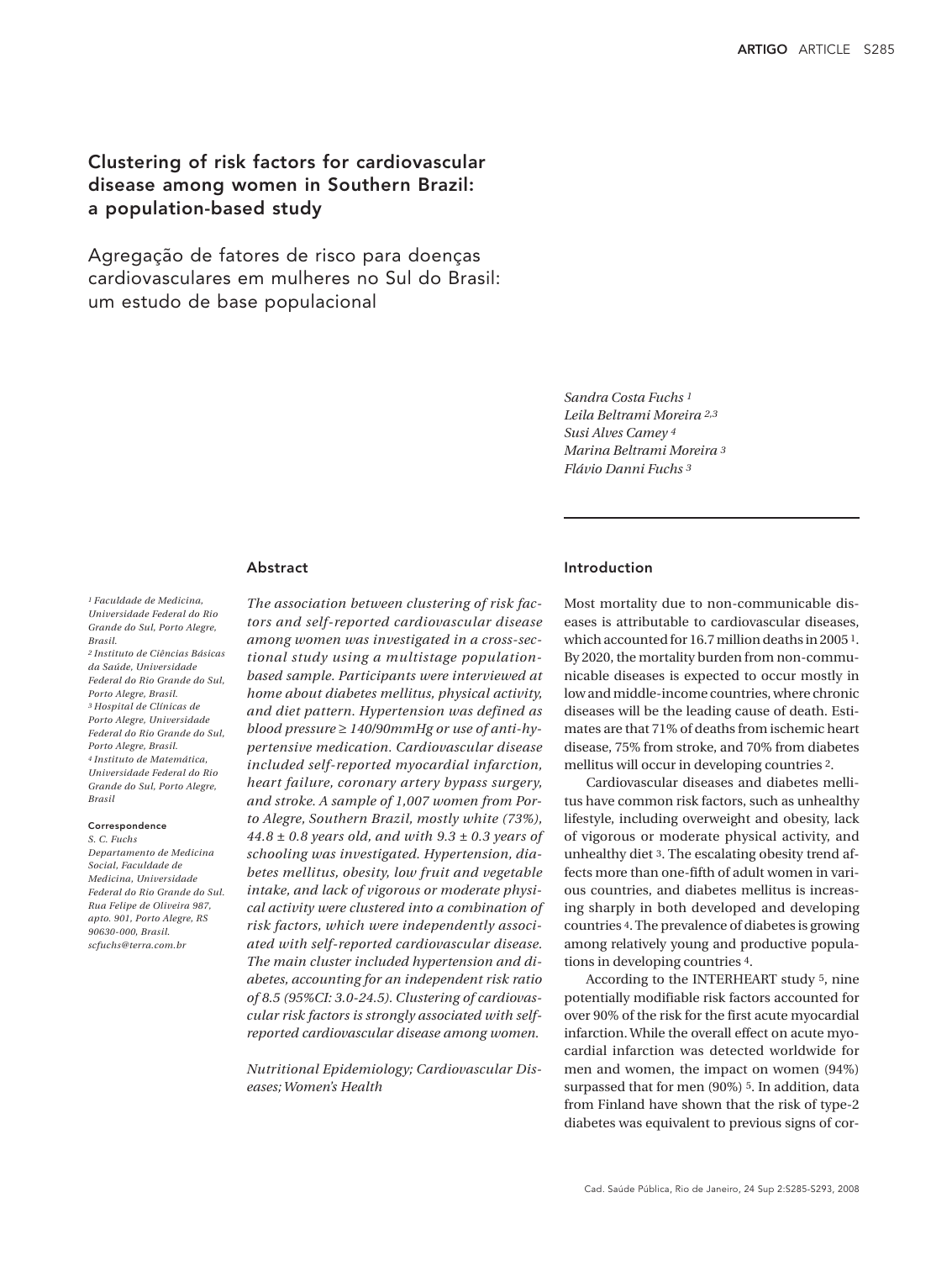onary heart disease for dying of coronary heart disease, and that women were at higher risk than men 6. In Norway, ischemic heart disease mortality among subjects without coronary heart disease and diabetes was twice as high in men; and this difference was attenuated in the presence of previous coronary heart disease or diabetes, and particularly if both conditions were present 7.

Among other traditional risk factors for coronary heart disease, two factors (high blood pressure and alcohol abuse) have been identified as independent predictors 8, but most risk factors tend to cluster within subjects 9 in specific multiple combinations 10,11. A World Health Organization expert panel identified dietary habits as a major modifiable determinant of chronic diseases, having a long-lasting effect capable of shaping the development of cardiovascular disease and diabetes later in life 9.

This report analyzes the clustering of diabetes mellitus, hypertension, and unhealthy lifestyle factors such as low fruit and vegetable intake, obesity, alcohol abuse, smoking, and lack of vigorous or moderate physical activity as risk factors for coronary heart disease, in a population-based study of women participating in the *Syndrome of Obesity and Risk Factors for Cardiovascular Disease Study* (SOFT Study), in southern Brazil. The SOFT study included a representative sample of adolescents, adults, and elderly from Porto Alegre, Rio Grande do Sul State, investigating risk factors and cardiovascular disease.

# Participants and methods

This cross-sectional study investigated adults (18-90 years of age) living in Porto Alegre, a State capital with more than 1.5 million inhabitants and a health development index of 0.800, in 2005, located in southern Brazil. Subjects were selected by multistage population-based sampling, based on geographic subdivisions of the city, defined by the Brazilian Institute of Geography and Statistics (IBGE) 12. A systematic random sample of 106 census tracts was selected from a total of 2,157, followed by a simple random sampling of one block in each tract, and a systematic sampling of 32 houses from each block. Prior to data collection, the households were visited by the supervisors in order to inform the inhabitants and provide data to create the age strata. A different sampling design was employed for each stratum. Among adults 18 to 59 years of age, sampling was proportional to the size, and in the 60-to-90-year bracket all participants were sampled. At each sampling frame a probability of selection was calculated to conduct the analysis taking into account the effect of design and using the statistical tests in the complex sample module of the Statistical Program for Social Sciences version 16.0 (SPSS Inc., Chicago, USA).

The research team included two coordinators, eight supervisors, and fifty certified interviewers that interviewed participants at home using a standardized questionnaire, which included assessment of demographic characteristics (age and skin color) and questions pertaining to education (years of schooling), marital status, lifestyle, and self-reported diseases.

Demographic data were gathered by self-report skin color, and age was calculated subtracting birth from interview date. Marital status was reported as single or never married, married or living with a partner, separated or divorced, and widowed. The last two categories were collapsed for the data analysis.

Usual daily alcohol consumption was determined through the type, quantity, and frequency of each beverage consumed in the previous 12 months 13. Women who consumed 15g of ethanol or more per day were classified as alcohol abusers.

Subjects who reported having smoked at least 100 cigarettes during their lifetime were identified as ever smoking. Current smokers were those who reported smoking every day or some days at the time of the interview 14.

Physical activity was evaluated by time spent (in minutes) and frequency (days) of walking, moderate-intensity, and vigorous-intensity activities in the "last seven days", ascertained by interview, and using the short version of the *International Physical Activity Questionnaire* (IPAQ). Physical activity was categorized as absence versus presence of vigorous or moderate physical activity 15,16.

Fruit and vegetable intake was assessed through a food-frequency questionnaire with questions on the consumption of 26 fruits and 22 vegetables. For each fruit or vegetable, participants were asked how often, how much, and how many standard units or portions were consumed on average, during the months of the previous year. Answers to the food items were converted to average daily intake of each item and added to compute the total fruit and vegetable intake. The cutoff point for low fruit and vegetable intake was defined as less than eight servings daily, as recommended by the DASH Eating Plan (Dietary Approaches to Stop Hypertension) for a 2,000 calorie diet 17.

Diabetes mellitus was defined as subject's report of a physician's diagnosis of diabetes or use of medication for diabetes. Blood pressure was measured with a validated automatic device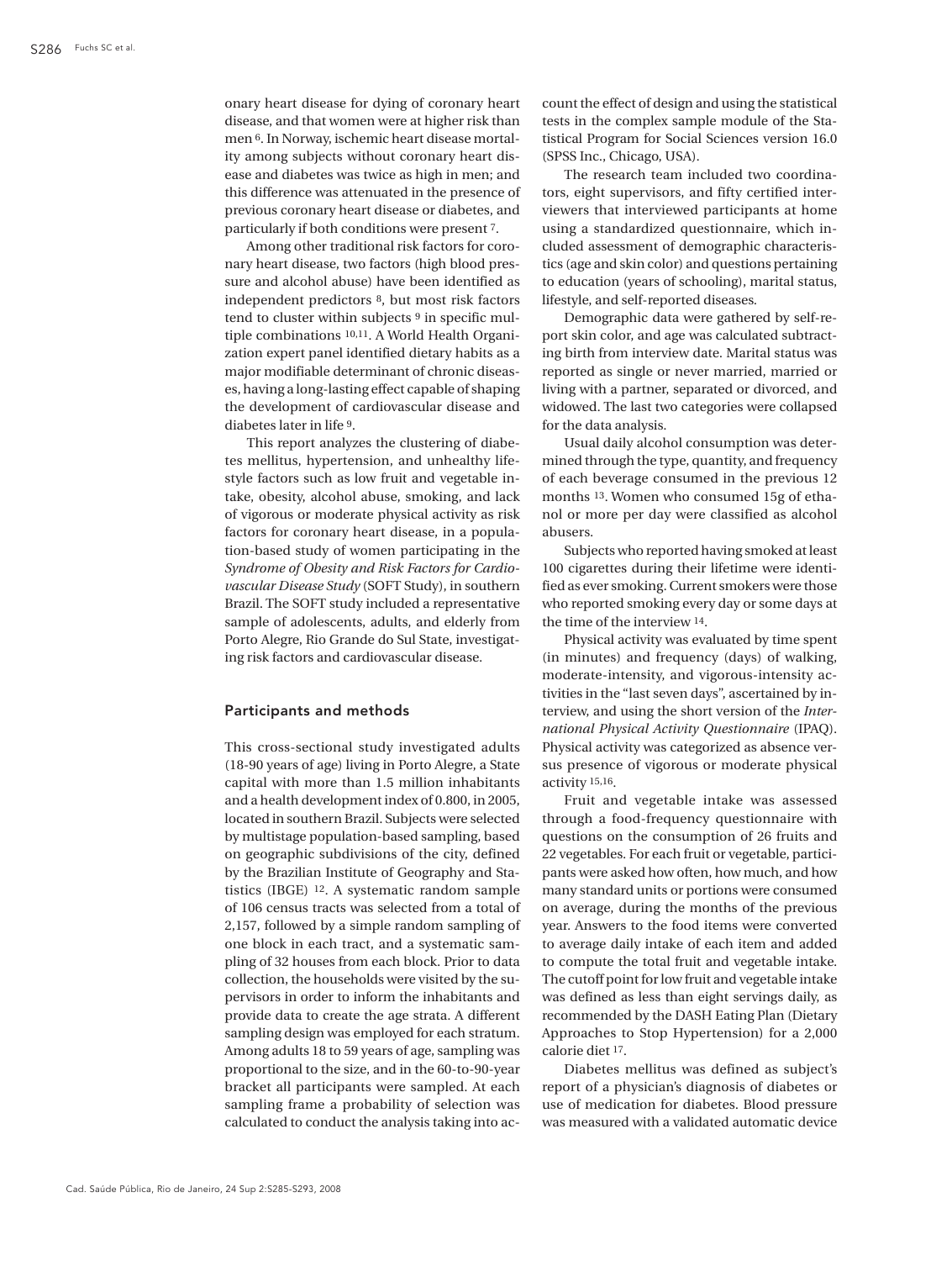(OMRON-CP705, Dupont, France) according to guidelines 18. Hypertension was defined as the average of four blood pressure measurements ≥ 140/90mmHg, taken four times at one single visit, or the use of blood pressure-lowering medication 3.

Weight (kg) was measured (with subject in light clothing and barefoot) to the nearest 100 g with a scale (Plenna®, model TINN 00088 Plenna – S.A., São Paulo, Brazil), and height (cm) was measured maintaining the Frankfort plane, to the nearest 0.1cm. Body mass index [BMI = weight (kg)/height (m)2] was calculated and the cutoff value for obesity was BMI  $\geq$  30kg/m<sup>2</sup>.

Clustering of lifestyle risk factors was determined, including smoking, abusive alcohol consumption, obesity, low fruit and vegetable intake, lack of vigorous or moderate physical activity, hypertension, and diabetes. Characteristics associated with increased risk of cardiovascular disease in the age-adjusted analysis were selected in order to compute the main cluster of risk factors (p-value < 0.2 required). In order to produce a robust variable for clustering of risk factors, the categories with few participants were collapsed. In addition, the association with cardiovascular disease was investigated for other predefined clusters of risk factors, such as: hypertension and diabetes; low fruit and vegetable intake, lack of vigorous or moderate physical activity and obesity; and low fruit and vegetable intake, lack of vigorous or moderate physical activity and smoking.

Cardiovascular disease was defined as a composite endpoint including self-report of ever being diagnosed (by a physician) with myocardial infarction, heart failure, stroke or had coronary artery bypass surgery categorized as present or absent.

A sample size of 676 women was estimated to detect a prevalence ratio of at least 1.8, with 80% power and 5% significance level (two-tailed) for a prevalence of self-reported cardiovascular disease of 12% among unexposed and 21% among exposed, with a 3:1 ratio. In order to account for the effect design in the data analysis and losses, the sample was increased to 1,007 women. Epi Info 2000 (Centers for Disease Control and Prevention, Atlanta, USA), Statcalc procedure, version 3.3.2 (http://www.ucs.louisiana.edu/ ~kxk4695/StatCalc.htm), was used for sample size calculation.

A conceptual model using a hierarchical procedure was adopted in the data analysis to take confounding factors into account. The construction of the hierarchical model has been described in detail elsewhere 19. Briefly, independent variables were grouped into different hierarchical levels of

determination, ranging from distal determinants such as socioeconomic characteristics (years of schooling and marital status); demographic factors (age and skin color), leading to proximal lifestyle risk factors (smoking, abusive alcohol consumption, obesity, low fruit and vegetable intake, and lack of vigorous or moderate physical activity), and to direct determinants (hypertension and diabetes) of cardiovascular disease. Hypercholesterolemia, which could be situated as a determinant of cardiovascular disease, acts partially through low fruit and vegetable consumption. At each hierarchical level, one regression equation was fitted including the confounding factors: age and skin color (demographic factors) and socioeconomic status and lifestyle risk factors, including the variables associated with selfreported cardiovascular disease in the age-adjusted analyses (p level < 0.2 was required). Data were analyzed using the SPSS (version 13), using the complex sample module in order to adjust for the complex multistage sample design. Means and standard errors  $(\pm \text{ SE})$  or percentages with 95% confidence intervals (CI) were described for each risk factor. Point prevalence rates of selfreported cardiovascular disease by category of risk factor were estimated using the Pearson chisquared test, and the risk ratios for self-reported cardiovascular disease, assessed by Cox regression model adjusted for age, skin color, and other confounding variables.

The Institutional Review Board of the University Hospital in Porto Alegre [Hospital de Clínicas de Porto Alegre] approved the protocol, and all participants provided informed consent.

# Results

Table 1 shows the characteristics of the 1,007 women enrolled in the SOFT study. The comparison of these characteristics with those from the national census showed that the sample was representative of adult women from Porto Alegre. Most were white (73%), approximately 25% were under 30 years of age, and 20% were 60 to 90 years old. Among those who had ever smoked, 16.7% were former smokers and 23.6% current smokers, and 7.9% consumed 15 grams or more of ethanol daily.

The overall prevalence of self-reported cardiovascular disease was 6.3% (95%CI: 4.7-7.8). Table 2 shows the prevalence of self-reported cardiovascular disease according to unhealthy lifestyle risk factors and among women with diabetes and hypertension. Age was strongly associated with self-reported cardiovascular disease, mainly in the highest category, and there was an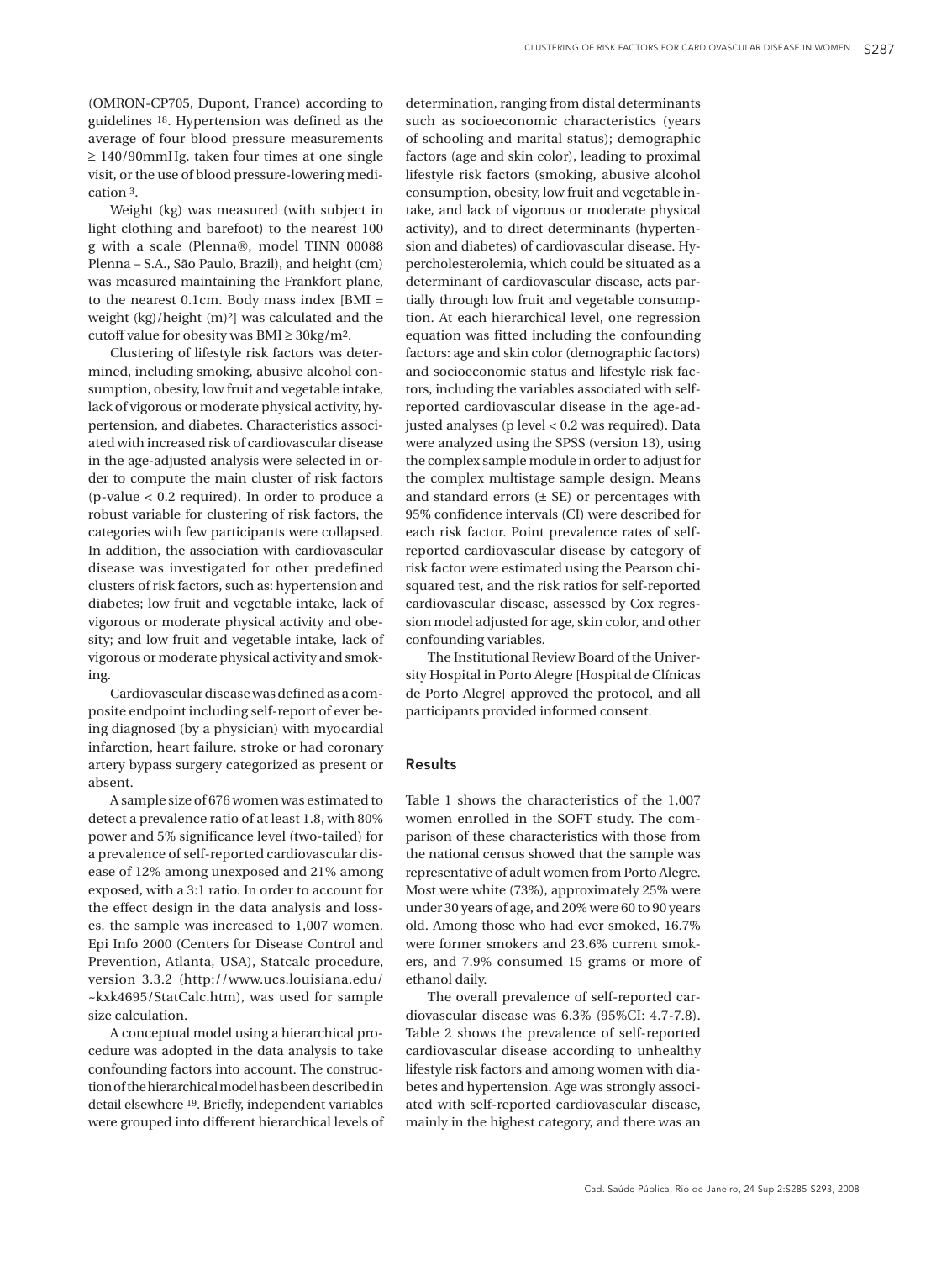#### Table 1

Characteristics of women from the *Syndrome of Obesity and Risk Factors for Cardiovascular Disease Study* (SOFT study), 2007. (N = 1,007).

|                                                    | Mean $\pm$ SD or<br>percentage (95%CI) * |
|----------------------------------------------------|------------------------------------------|
| Age (years)                                        | $44.8 \pm 0.8$                           |
| Years of schooling                                 | $9.3 \pm 0.3$                            |
| Non-white skin color<br>Marital status             | 27.0 (22.1-32.0)                         |
| Single                                             | 29.3 (25.4-33.2)                         |
| Married                                            | 43.2 (39.2-47.2)                         |
| Divorced                                           | 27.5 (24.3-30.8)                         |
| Ever smoked                                        | 40.3 (36.7-43.9)                         |
| Abusive alcohol consumption **                     | $7.9(5.9-10.0)$                          |
| Lack of vigorous or moderate physical activity *** | 26.9 (22.9-31.4)                         |
| Low fruit and vegetable intake #                   | 27.9 (23.8-32.3)                         |
| Obesity ##                                         | 22.5 (19.4-25.7)                         |
| Hypertension ###                                   | 29.0 (25.8-32.4)                         |
| Diabetes mellitus §                                | $7.3(5.7-8.9)$                           |

\* Estimates adjusted by effect design;

\*\* ≥ 15 grams of ethanol/day;

\*\*\* Moderate or vigorous activities according to the International Physical Activity Question*naire*;

 $* \geq 8$  portions of fruits or vegetables per day;

## Body mass index ≥ 30kg/m2;

### Blood pressure ≥ 140/90mmHg or use of medication for hypertension;

§ Previous diagnosis by a physician or use of medication for diabetes.

inverse association with years of schooling. These associations appear to have a dose-response relationship. Single or never married women had a lower prevalence of self-reported cardiovascular disease as compared to divorcees and widows. Smoking and low fruit and vegetable intake were not associated with self-reported cardiovascular disease, while women with alcohol abuse presented lower prevalence of self-reported cardiovascular disease than those with no (or only social) alcohol consumption.

Cox regression analysis confirmed that age was an independent risk factor for self-reported cardiovascular disease (Table 3). Marital status lost its explanatory power after adjusting for demographic confounding factors. Hypertension was the strongest predictor of self-reported cardiovascular disease, even after adjusting for confounding, while diabetes, obesity, and other risk factors were no longer significantly associated with self-reported cardiovascular disease. As the result of the age-adjusted analysis, low fruit and vegetable intake, lack of vigorous or moderate physical activity, obesity, hypertension, and diabetes were used to compute the main clustering of risk factors, categorized into 0-1, 2, 3, and 4-5.

Approximately 12.5% (95%CI: 10.0-15.6) of the women had no risk factors, 39.1% (95%CI: 35.4-43.1) had one risk factor, and 5.3% (95%CI: 4.2-6.7) had a cluster of four or five risk factors. Table 4 shows the prevalence of clustered risk factors and the association between various sets of risk factors and self-reported cardiovascular disease. There was a dose-response curve in the association between self-reported cardiovascular disease and the number of clustered risk factors. Women exposed to four or five clustered risk factors were about seven times more likely to have self-reported cardiovascular disease than those with one or no risk factors. Clustering of four or five risk factors presented a strong effect, but lower than that of hypertension and diabetes. Clustering of unhealthy lifestyle factors including obesity, low fruit and vegetable intake, and lack of vigorous or moderate physical activity lost most of its explanatory power after adjusting for confounding.

# Discussion

The aim of this study was to assess the cardiovascular risk conferred by clustering hypertension, diabetes mellitus, alcohol abuse, obesity, smoking, low fruit and vegetable intake, and lack of vigorous or moderate physical activity among women from a general population, aged 18-90 years. Clustering of four or five risk factors was a strong predictor of self-reported cardiovascular disease, independently of age, skin color, and alcohol abuse. However, the set of risk factors including hypertension, diabetes, obesity, low fruit and vegetable intake, and lack of vigorous or moderate physical activity showed a lower association with self-reported cardiovascular disease than the cluster of hypertension and diabetes alone. This was not surprising, since hypertension is prevalent and has accounted for 62% of stroke and 49% of ischemic heart disease 3, but the independent clustered risk ratio of hypertension and diabetes was striking. The present study confirmed the individual association between hypertension and diabetes and incident cardiovascular disease, which has been described previously in the same population base 8,20.

Most women had no (12.5%) or one (39.1%) risk factor, and approximately 5.3% had four or five clustered risk factors, unlike the prevalence described in a Dutch general population, aged 20-59 years 21 and in women from the 2001 *National Health Interview Survey* 22. Meanwhile, our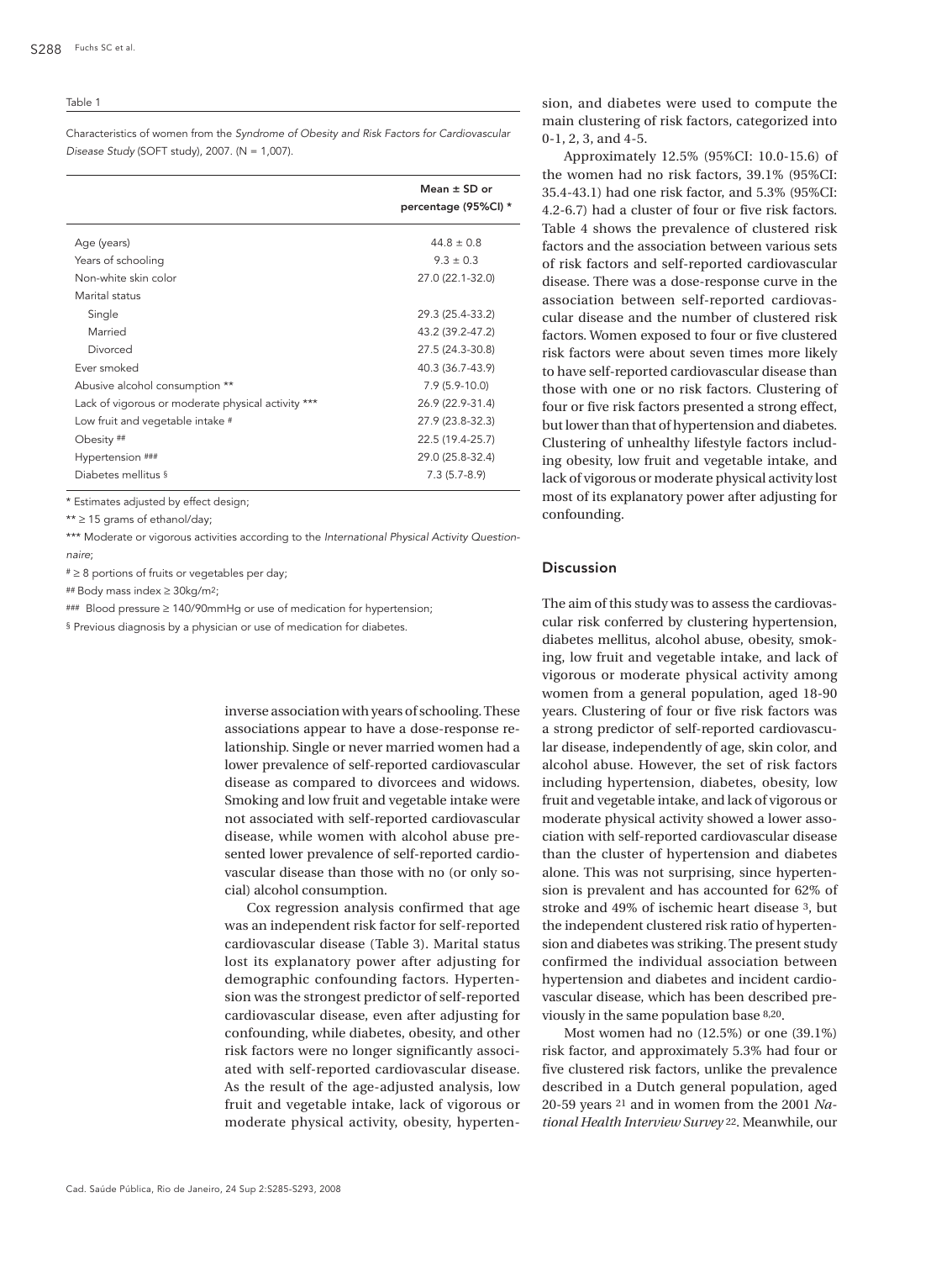## Table 2

Risk factors for cardiovascular disease among women 18-90 years old from the *Syndrome of Obesity and Risk Factors for Cardiovascular Disease Study* (SOFT study), 2007. (N = 1,007).

|                                                | Prevalence of cardiovascular<br>disease (95%CI) * | RR (95%CI) *,**    | p-value |
|------------------------------------------------|---------------------------------------------------|--------------------|---------|
| Age (years)                                    |                                                   |                    | < 0.001 |
| 18-49                                          | $1.5(0.7-3.3)$                                    | 1.0                |         |
| 50-64                                          | 8.6 (4.9-14.9)                                    | $6.1 (2.2 - 16.7)$ |         |
| 65-90                                          | 23.1 (18.5-28.4)                                  | 17.6 (7.5-41.5)    |         |
| Years of schooling                             |                                                   |                    | < 0.001 |
| $0 - 4$                                        | 13.8 (9.9-18.9)                                   | $4.0(2.1 - 7.6)$   |         |
| $5-8$                                          | $6.6(4.3-10.0)$                                   | $1.9(1.01-3.4)$    |         |
| $\geq 9$                                       | $3.6(2.2-5.8)$                                    | 1.0                |         |
| Skin color                                     |                                                   |                    | 0.13    |
| White                                          | $5.5(3.9-7.7)$                                    | 1.0                |         |
| Non-white                                      | $8.3(5.6-12.2)$                                   | $1.5(0.9-2.7)$     |         |
| Marital status                                 |                                                   |                    | < 0.001 |
| Single                                         | $2.8(1.4-5.5)$                                    | 1.0                |         |
| Married                                        | $4.6(2.9-7.2)$                                    | $1.7(0.7-3.9)$     |         |
| Divorced or widow                              | 12.6 (9.3-16.8)                                   | $4.7(2.2 - 10.3)$  |         |
| Smoking                                        |                                                   |                    | 0.6     |
| No                                             | $6.6(5.0-8.7)$                                    | 1.0                |         |
| Ever smoked                                    | $5.8(4.0-8.4)$                                    | $0.9(0.6-1.4)$     |         |
| Alcohol consumption                            |                                                   |                    | 0.02    |
| None or social                                 | $6.8(5.3-8.6)$                                    | 1.0                |         |
| Abusive                                        | $0.7(0.1-4.8)$                                    | $0.1(0.01-0.7)$    |         |
| Low fruit and vegetable intake                 |                                                   |                    | 0.3     |
| No                                             | $4.9(3.0-7.9)$                                    | 1.0                |         |
| Yes                                            | $6.8(5.0-9.2)$                                    | $1.4(0.7-2.6)$     |         |
| Lack of vigorous or moderate physical activity |                                                   |                    | 0.002   |
| No                                             | $4.8(3.4-6.8)$                                    | 1.0                |         |
| Yes                                            | 10.3 (7.4-14.0)                                   | $2.2(1.4-3.6)$     |         |
| Obesity                                        |                                                   |                    | < 0.001 |
| <b>No</b>                                      | $4.5(3.3-6.2)$                                    | 1.0                |         |
| Yes                                            | 12.2 (8.6-16.9)                                   | $2.8(1.8-4.4)$     |         |
| Hypertension                                   |                                                   |                    | < 0.001 |
| <b>No</b>                                      | $1.1(0.6-2.0)$                                    | 1.0                |         |
| Yes                                            | 18.9 (14.6-24.0)                                  | 14.1 (7.8-25.5)    |         |
| Diabetes mellitus                              |                                                   |                    | < 0.001 |
| No                                             | $5.2(3.9-7.0)$                                    | 1.0                |         |
| Yes                                            | 19.6 (13.0-28.5)                                  | $4.1(2.3-7.0)$     |         |

\* Estimates adjusted by effect design;

\*\* Non-adjusted risk ratios were calculated using Cox regression model.

study confirmed the low prevalence of four simultaneous lifestyle risk factors detected in the English population 23.

Smoking is a well-known cardiovascular risk factor. However, neither current nor former smoking was associated with self-reported cardiovascular disease in this population, as has been shown 8. Possible explanations are chance and the possibility that most former smokers quit smoking after presenting a cardiovascular event.

Even though smoking was not associated with self-reported cardiovascular disease, it was included in the cluster with low fruit and vegetable intake and lack of vigorous or moderate physical activity, since smoking was clustered with unhealthy behaviors in the English population 23. In this study, we were not able to confirm that the cluster of smoking, low fruit and vegetable intake, and lack of vigorous or moderate physical activity predicts self-reported cardiovascular disease.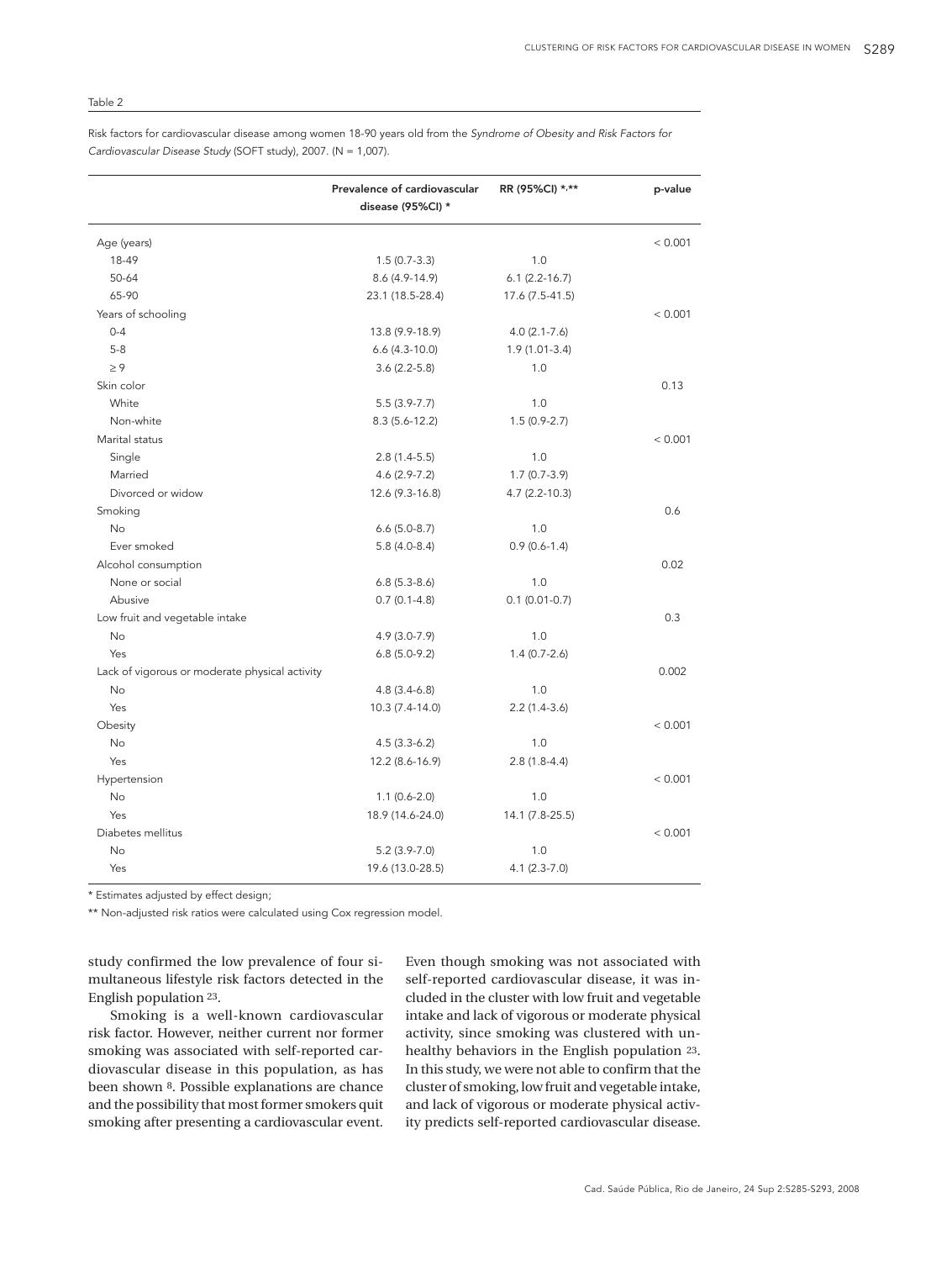## Table 3

| Cox regression model of risk factors for cardiovascular disease among women from Syndrome of Obesity and Risk Factors for |
|---------------------------------------------------------------------------------------------------------------------------|
| Cardiovascular Disease Study (SOFT study), 2007. ( $N = 1,007$ ).                                                         |

|                                                | RR (95%CI) *,**    | RR (95%CI) *         |
|------------------------------------------------|--------------------|----------------------|
| Age (years)                                    |                    |                      |
| 18-49                                          | 1.0                | $1.0***$             |
| 50-64                                          | $6.1 (2.2 - 16.7)$ | $6.4(2.4-17.2)$      |
| 65-90                                          | 17.6 (7.5-41.5)    | 18.1 (7.7-42.6)      |
| p-value                                        | < 0.001            | < 0.001              |
| Years of schooling                             |                    |                      |
| $0 - 4$                                        | $1.7(0.9-3.2)$     | $1.4(0.7-2.8)$       |
| $5 - 8$                                        | $1.3(0.8-2.3)$     | $1.2(0.7-2.1)$       |
| $\geq 9$                                       | 1.0                | 1.0#                 |
| p-value                                        | 0.3                | 0.6                  |
| Non-white skin color                           | $1.7(1.0-2.9)$     | $1.7(1.0-2.9)$ **    |
| p-value                                        | 0.047              | 0.047                |
| Marital status                                 |                    |                      |
| Single                                         | 1.0                | $1.0*$               |
| Married                                        | $1.1(0.5-2.5)$     | $1.1(0.5-2.5)$       |
| Divorced                                       | $1.6(0.7-3.6)$     | $1.5(0.7-3.5)$       |
| p-value                                        | 0.3                | 0.4                  |
| Ever smoked                                    | $1.0(0.7-1.6)$     | $1.1(0.7-1.7)$ ##    |
| p-value                                        | 0.8                | 0.6                  |
| Abusive alcohol consumption                    | $0.1(0.02-0.9)$    | $0.2$ (0.03-0.99) ## |
| p-value                                        | 0.04               | 0.048                |
| Low fruit and vegetable intake                 | $1.6(0.9-3.0)$     | $1.4(0.7-2.7)$ ##    |
| p-value                                        | 0.1                | 0.3                  |
| Lack of vigorous or moderate physical activity | $1.5(0.9-2.3)$     | $1.3(0.8-2.1)$ ##    |
| p-value                                        | 0.12               | 0.2                  |
| Obesity                                        | $1.9(1.2-2.9)$     | $1.4(0.9-2.2)$ ##    |
| p-value                                        | 0.003              | 0.12                 |
| Hypertension                                   | $6.7$ (3.0-15.0)   | 5.9 (2.6-13.5) ###   |
| p-value                                        | < 0.001            | < 0.001              |
| Diabetes mellitus                              | $1.8(1.0-3.3)$     | $1.6(0.9-2.8)$ ###   |
| p-value                                        | 0.07               | 0.13                 |

\* Estimates adjusted by effect design;

\*\* RR adjusted for age;

\*\*\* RR adjusted for skin color;

# RR adjusted for age and skin color;

## RR adjusted for age, skin color, low fruit and vegetable intake, lack of vigorous or moderate physical activity, obesity, and alcohol consumption;

### RR adjusted for all variables of the last model and additionally adjusted for hypertension and diabetes.

On the other hand, after replacing smoking with obesity, the cluster with low fruit and vegetable diet and lack of vigorous or moderate physical activity lost most of its explanatory power.

Alcohol consumption, particularly wine in moderate amounts, has been associated with lower incidence of coronary heart disease. In Porto Alegre, alcohol consumption was associated with increased incidence of cardiovascular disease in a cohort study 8. Taken together, the risk in the follow-up study and protection in the present cross-sectional survey may be secondary to random variation around the null association.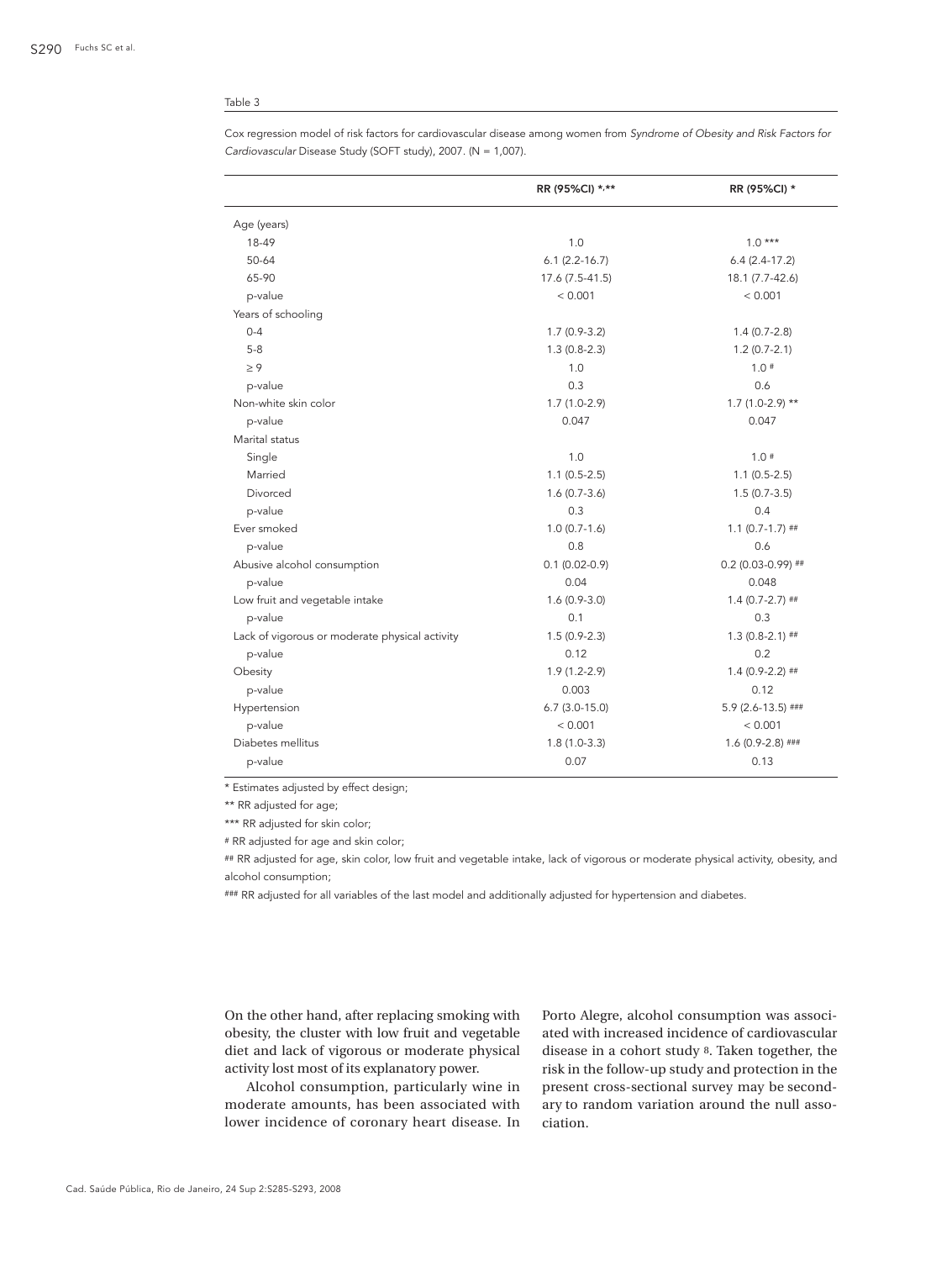% RR (95%CI) \*,\*\* RR (95%CI) \*\* Main clustering of risk factors \*\*\* 0-1  $\qquad \qquad 52.1$   $\qquad \qquad 1.0$   $\qquad \qquad 1.0$   $\qquad \qquad 1.0$  2 30.8 2.3 (1.01-5.1) 2.2 (1.0-4.8) 3 12.0 3.6 (1.6-8.2) 3.3 (1.5-7.7) 4-5 5.1 7.2 (3.0-17.2) 6.6 (2.8-15.8) p-value < 0.001 < 0.001 Clustering of hypertension and diabetes 0 68.3 1.0  $\pm 1.0$  1.0  $\pm 1.0$  1.0  $\pm 1.0$  1 27.2 5.8 (2.6-13.1) 5.2 (2.2-11.8) 2 4.5 9.4 (3.4-26.5) 8.5 (3.0-24.5) p-value < 0.001 < 0.001 Clustering of obesity, low fruit and vegetable intake, and lack of vigorous or moderate physical activity 0 17.0 1.0  $10^{\circ}$  17.0 1.0 1.0  $10^{\circ}$  1 49.9 1.5 (0.7-3.3) 1.4 (0.6-3.1) 2 27.6 2.2 (1.0-5.0) 2.0 (0.8-4.6) 3 5.5 4.0 (1.5-10.2) 3.6 (1.3-9.6) p-value 0.02 0.046 Clustering of smoking, low fruit and vegetable intake, and lack of vigorous or moderate physical activity 0 12.8 1.0  $1.0$   $1.0$   $1.0$   $1.0$ 1 1 2 2 3 3 4 3.6 1.2 (0.5-2.9) 1 43.6 5 4 3.6 5 4 3.6 5 4 3.6 5  $\pm 1.2$  (0.5-2.9) 1 43.6 2 35.1 1.9 (0.7-4.9) 0.8 (0.4-1.7) 3 8.5 2.0 (0.7-5.7) 1.1 (0.6-2.3) p-value 0.5 0.5

Cox regression model for clustering of risk factors for cardiovascular disease among women from *Syndrome of Obesity and Risk Factors for Cardiovascular Disease Study* (SOFT study), 2007. (N = 1,007).

\* Risk ratio adjusted for age;

\*\* Estimates adjusted by effect design;

\*\*\* Lack of vigorous or moderate physical activity, obesity, hypertension and diabetes;

# RR adjusted for age and skin color, and abusive alcohol consumption;

## RR adjusted for age, skin color, obesity, and abusive alcohol consumption.

Our study has some weakness that should be addressed. The non-directional cross-sectional design prevents inferring causality, but the risk factors that we identified were consistent with those found in cohort studies and clinical trials. Self-reporting of some risk factors and cardiovascular disease may be subject to recall bias. The potential for underreporting of smoking and alcohol abuse is well-known 24. Meanwhile, hypertension and obesity, which are more commonly underreported 24, were directly determined, and self-reported diabetes is reliable 24. The risk of cardiovascular disease due to diabetes, assessed by self-reported or fasting plasma glucose, showed no marked difference 25. Hypercholesterolemia, another risk factor for cardiovascular disease, was not inves-

tigated by self-reporting due to the limited number of participants aware of this risk factor 26. Major cardiovascular events are probably less susceptible to recall bias, and there is no reason to suppose that measurement bias would be directional. Heart failure, however, could be secondary to non-atherosclerotic cardiovascular disease such as rheumatic fever or Chagas' disease, but hypertension and coronary heart disease are the main causes. Another potential limitation of our study is that we included diet, physical activity, and BMI (all measures related to energy balance) in the lifestyle-related risk factors, which could overestimate the role of energy balance.

The strengths of our study include the large sample of women randomly selected from the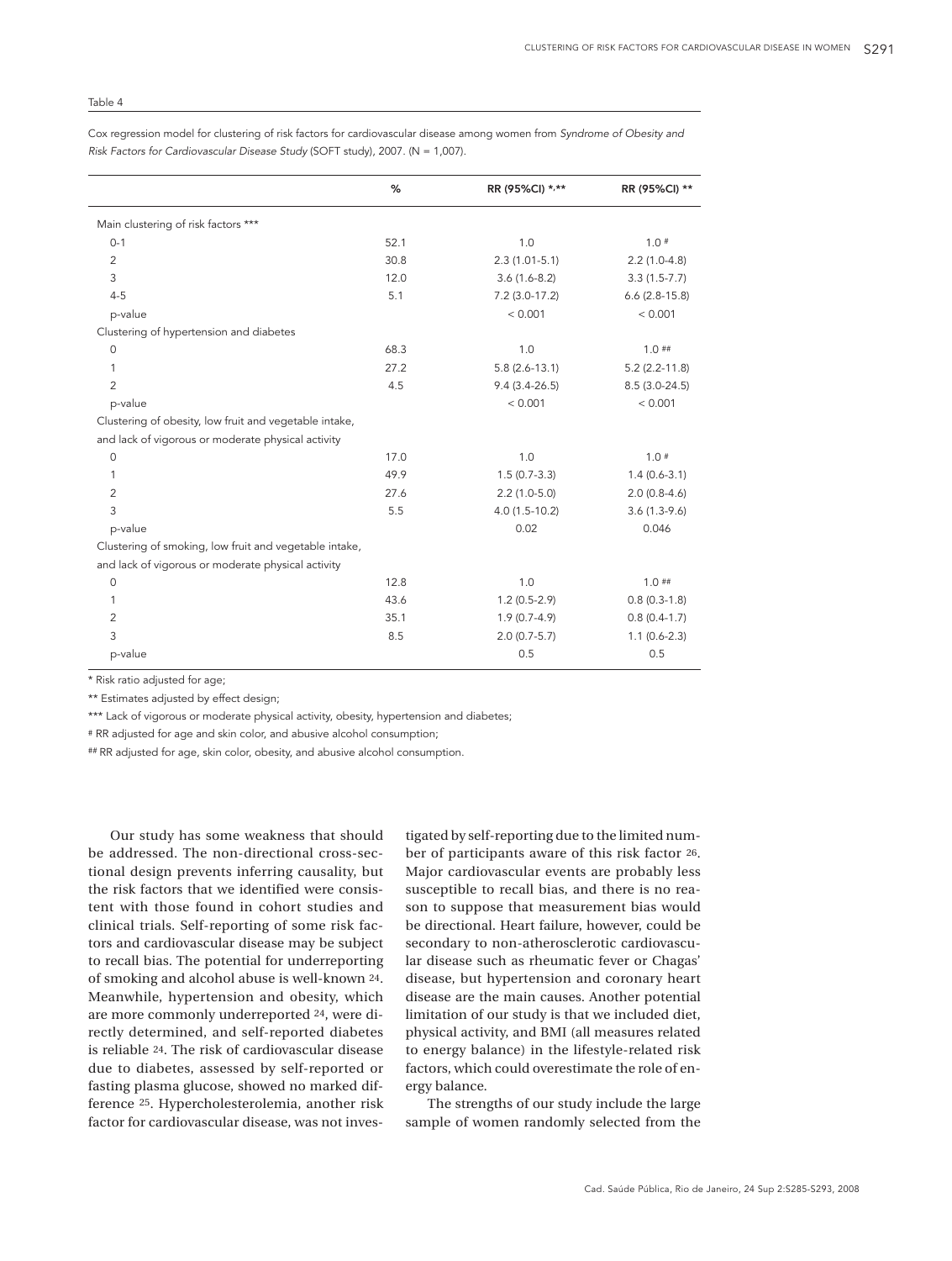general population and the evaluation of clustering with cardiovascular events as the outcome. Most studies on clustering of cardiovascular risk factors 10,11,21 have been restricted to the evaluation of simultaneous occurrence of unhealthy behaviors.

In conclusion, we demonstrated that clustering of cardiovascular factors is strongly associated with self-reported cardiovascular disease in women in Porto Alegre. A multidimensional model of health intervention is recommended, particularly focusing on hypertension and diabetes and their associated risk factors.

#### Resumo

*A associação entre agregação de fatores de risco e doença cardiovascular auto-identificada entre mulheres foi investigada em estudo transversal, utilizando amostra de base populacional, por estágios múltiplos. Entrevista domiciliar investigou diagnóstico prévio de diabetes mellitus, atividade física e padrão alimentar. Hipertensão foi definida por pressão arterial* ≥ *140/90mmHg ou uso de anti-hipertensivo. Doença cardiovascular auto-identificada foi composta por diagnósticos prévios de infarto do miocárdio, insuficiência cardíaca e acidente vascular encefálico ou realização de cirurgia de revascularização miocárdia. Estudaram-se 1.007 mulheres de Porto Alegre, Rio Grande do Sul, Brasil, predominantemente brancas (73%), com 44,8 ± 0,8 anos e 9,3 ± 0,3 anos de escolaridade. Agregação de hipertensão, diabetes mellitus, obesidade, baixo consumo de frutas e vegetais e ausência de atividade física vigorosa ou moderada associaram-se independentemente com doença cardiovascular auto-identificada. A principal agregação foi hipertensão e diabetes com razão de prevalência = 8,5 (IC95%: 4,6-49,1). A agregação de fatores de risco cardiovascular está fortemente associada com doença cardiovascular auto-identificada entre as mulheres.*

*Epidemiologia Nutricional; Doenças Cardiovasculares; Saúde da Mulher*

# Contributors

S. C. Fuchs and L. B. Moreira designed the study, supervised the data acquisition, analyzed and interpreted the data, and wrote the manuscript. S. A. Camey took part in the analysis and drafting of the manuscript. M. B. Moreira participated in the data collection, systematization and analysis. F. D. Fuchs was one of the principal investigators, taking part in the design, data analysis and interpretation, and writing of the manuscript. All the authors read and approved the final version.

#### Acknowledgments

The research project received financing from the Brazilian National Research Council (CNPq), including a grant from the Program for Centers of Excellence (PRONEX), and the Fund to Support Research (FIPE) through the University Hospital in Porto Alegre. The authors wish to thank OMRON Corporation for donating some of the equipment used in the project and Sergio L. Bassanesi for his technical support in constructing the databases and locating the Brazilian national statistics.